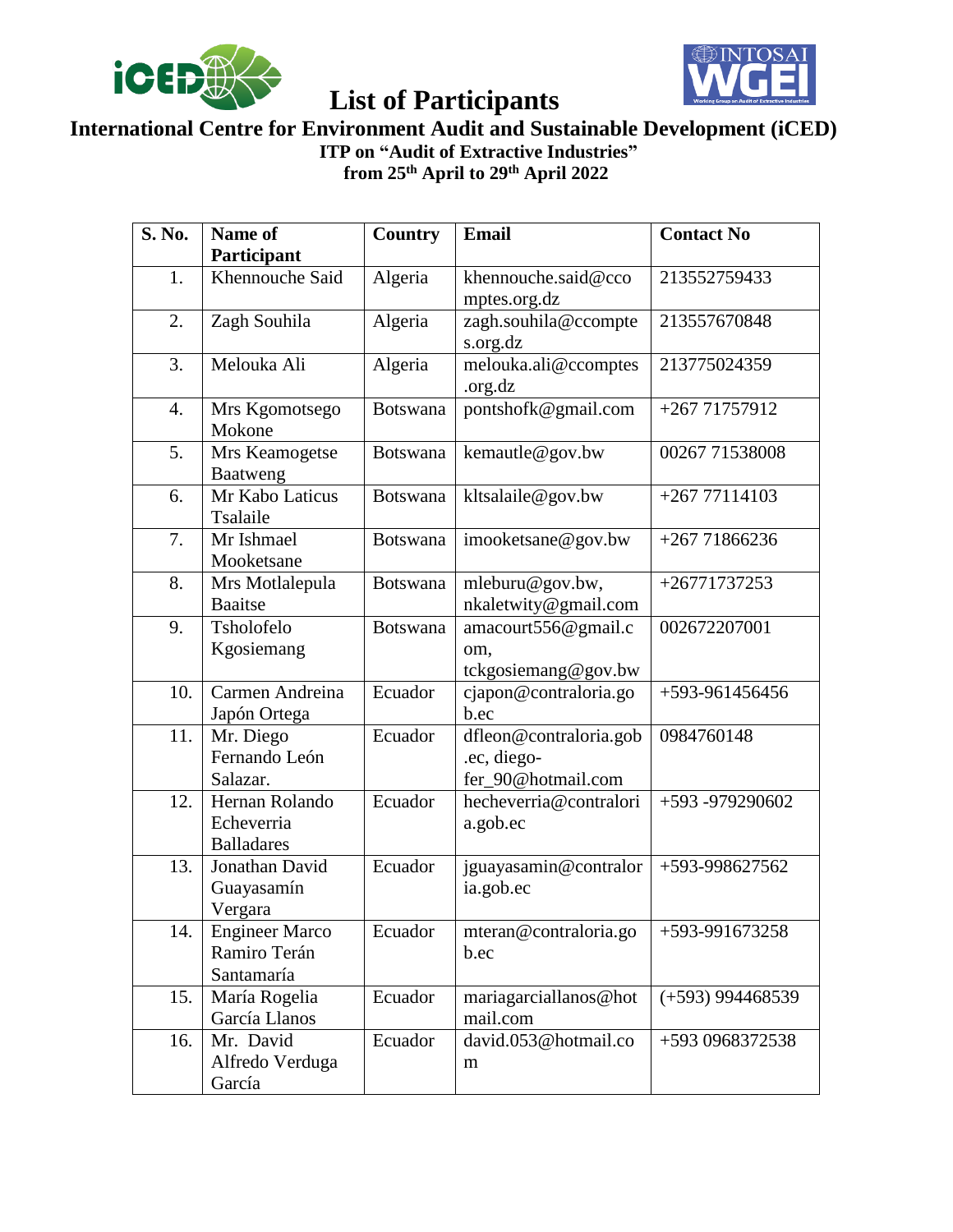



#### **International Centre for Environment Audit and Sustainable Development (iCED) ITP on "Audit of Extractive Industries" from 25th April to 29th April 2022**

| 17. | Harold Patricio       |          | $11$ om 20 $1$ spin to 27 $1$ spin 2022 |                  |
|-----|-----------------------|----------|-----------------------------------------|------------------|
|     |                       | Ecuador  | htroya@contraloria.gob                  | +593-987240238   |
|     | <b>Troya Pasquel</b>  |          | .ec                                     |                  |
| 18. | Rodrigo Mauricio      | Ecuador  | rpalma@contraloria.go                   | +593-0939240866  |
|     | Palma Galvez          |          | b.ec                                    |                  |
| 19. | Dr. Ibrahim           | Egypt    | dr.ibrahimashour85@g                    | +002-01285230488 |
|     | <b>Ashour Mousa</b>   |          | mail.com                                |                  |
|     | Abdel-Maksoud         |          |                                         |                  |
| 20. | <b>Sherif Mohamed</b> | Egypt    | ircdept@yahoo.com                       | 00201000300680   |
|     | Reda Rashwan          |          |                                         |                  |
|     | Abuelela              |          |                                         |                  |
| 21. | Ms. Mai Malek         | Egypt    | maimalek7@gmail.co                      | $+2001002060208$ |
|     | Abdelrehim Ali        |          | m                                       |                  |
|     | Abdin                 |          |                                         |                  |
| 22. | Mr. Reda              | Egypt    | ircdept@yahoo.com                       | 00201006777103   |
|     | Mohamed El            |          |                                         |                  |
|     | Sayed Sebay           |          |                                         |                  |
| 23. | <b>Pinky Fakudze</b>  | Eswatini | buhlrpf@gmail.com                       | $+26876904612$   |
| 24. | <b>Bonsile</b>        | Eswatini | bonsiled@gmail.com                      | +268 7631 9976   |
|     | Ntshalintshali        |          |                                         |                  |
| 25. | Ms. Nothando          | Eswatini | noteelove@gmail.com                     | $+26876186159$   |
|     | Dlamini               |          |                                         |                  |
| 26. | Futhi Sangweni        | Eswatini | foosangweni8@gmail.c                    | $+26876110473$   |
|     |                       |          | om                                      |                  |
| 27. | Mr. Balkrishna        | India    | bhirudbb@cag.gov.in                     | +91-7042043250   |
|     | <b>Bhirud</b>         |          |                                         |                  |
| 28. | Mr. Sumeet Kumar      | India    | kumarsumeet@cag.gov                     | 9654493157       |
|     |                       |          | .in                                     |                  |
| 29. | Mr. Achraf Chaabi     | Morocco  | achaabi@courdescompt                    | 212 707 18 14 43 |
|     |                       |          | es.ma                                   |                  |
| 30. | Mr. Ouzagagh          | Morocco  | mouzagagh@courdesco                     | 212 662500196    |
|     | Mbarek                |          | mptes.ma                                |                  |
| 31. | Ms Barhdadi           | Morocco  | oumayma.barhdadi@co                     | $+212666209262$  |
|     | Oumayma               |          | urdescomptes.ma                         |                  |
| 32. | Ahmad                 | Qatar    | ahmed.alabdulla@sab.g                   | 00974-30035003   |
|     | Mohammed Al-          |          | ov.qa                                   |                  |
|     | Abdulla               |          |                                         |                  |
| 33. | Mohammed Al-          | Qatar    | mohammed.alsulaiti@s                    | $+9745066608$    |
|     | Sulaiti               |          | ab.gov.qa                               |                  |
| 34. | Mr. Calvin Jim        | Uganda   | calvin.kasigwa@oag.go                   | $+256740003066$  |
|     | Kasigwa               |          | .ug                                     |                  |
| 35. | Ms. Suzanne Alum      | Uganda   |                                         |                  |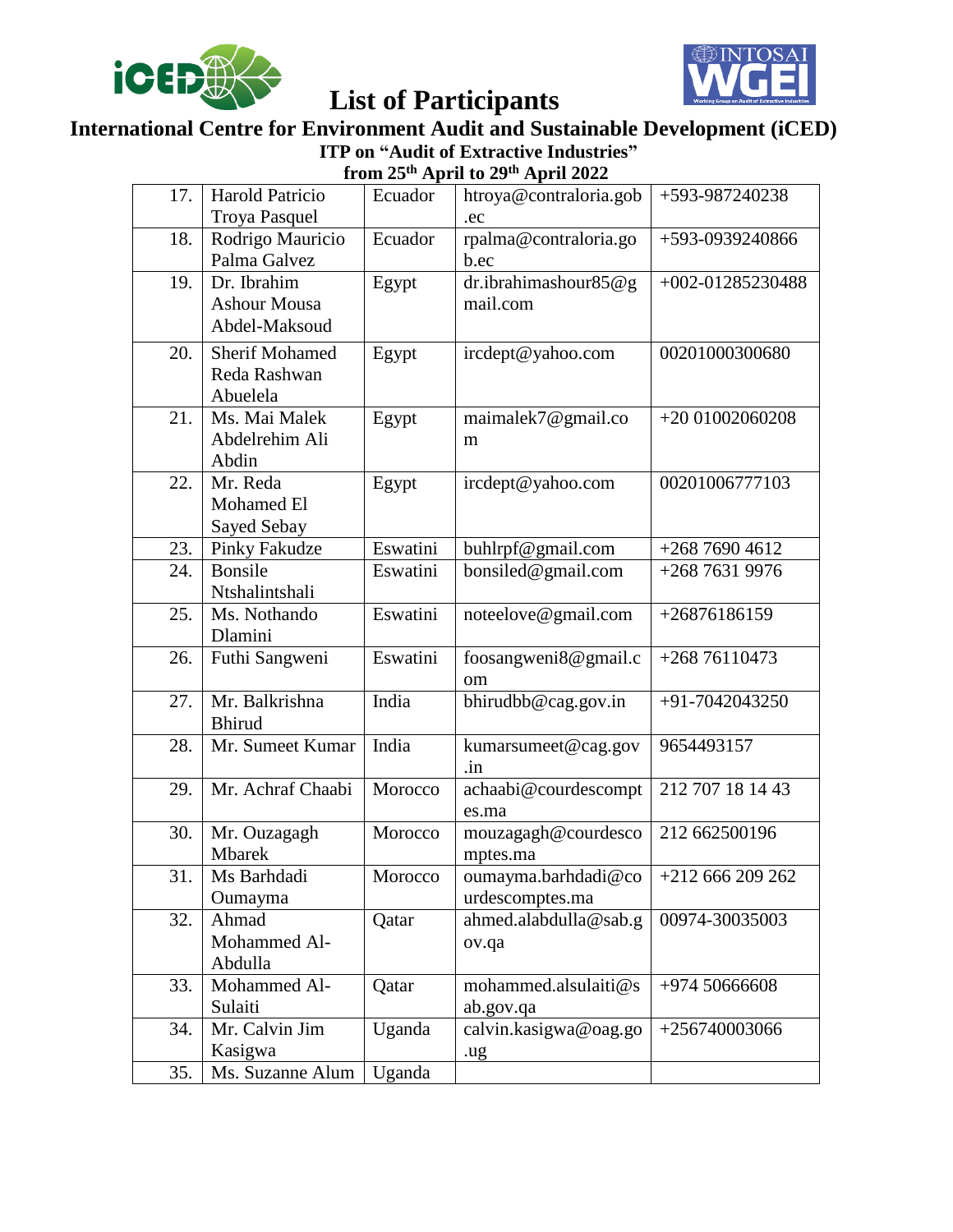



#### **International Centre for Environment Audit and Sustainable Development (iCED) ITP on "Audit of Extractive Industries" from 25th April to 29th April 2022**

| 36. | Mr. Michael Noel                       | Uganda  |                             |                                |
|-----|----------------------------------------|---------|-----------------------------|--------------------------------|
|     | Omoding                                |         |                             |                                |
| 37. | Mr. Joseph Ariko                       | Uganda  | joseph.ariko@oag.go.u<br>g  | $+256772671447$                |
| 38. | Mr. Frank                              | Uganda  | frank.byaruhanga@oag        | +256782777301                  |
|     | Byaruhanga                             |         | .go.ug                      |                                |
| 39. | Mr. Ivan Mayanja                       | Uganda  |                             |                                |
| 40. | Ms. Magdalene                          | Uganda  | Magdalene.Babirye@o         | $+256773173380$                |
|     | Babirye                                |         | ag.go.ug;                   |                                |
| 41. | Ms. Emilyn                             | Uganda  | emilyn.kemanzi@oag.g        | $+256703540166$                |
|     | Kemanzi                                |         | o.ug                        |                                |
| 42. | Ms. Agnes Banda                        | Uganda  | agbanda14@yahoo.co          | +256789076199                  |
|     |                                        |         | m                           |                                |
| 43. | Ms. Elinah                             | Uganda  | elinah.ayesiga@oag.go.      | $+256700732638$                |
|     | Ayesiga                                |         | ug,                         |                                |
|     |                                        |         | ayesiga18@gmail.com         |                                |
| 44. | Mr. Robert                             | Uganda  |                             |                                |
|     | Muhumuza                               |         |                             |                                |
| 45. | Mr. Isaac Ojok                         | Uganda  |                             |                                |
| 46. | Ms. Rosete                             | Uganda  |                             |                                |
|     | Nalusiba                               |         |                             |                                |
| 47. | Michael Dennis                         | Uganda  |                             |                                |
|     | Kasozi                                 |         |                             |                                |
| 48. | Harold Serugooti                       | Uganda  |                             |                                |
| 49. | Mr. Marvin Harold                      | Uganda  | harold.odongo@oag.go        | $\overline{+256}$ -771-898-883 |
|     | Odongo                                 |         | .ug                         |                                |
| 50. | <b>Betty Avako</b>                     | Uganda  |                             |                                |
| 51. | Nguyen Huu Tho                         | Vietnam | thonh@sav.gov.vn            | 84 984343345                   |
| 52. | Mrs Suaad Ali<br><b>Mohamed Zawiah</b> | Yemen   | Szawiah@yahoo.com           | 00967770926966                 |
|     |                                        |         |                             |                                |
| 53. | Mr. Ahmed Al-                          | Yemen   | ahmedalothmany@gma          | 00967-2-270686                 |
| 54. | Othmany<br>Nasr Mohammed               | Yemen   | il.com<br>aldrwie@gmail.com | 00967-733182146                |
|     | Hussien Aldrwie                        |         |                             |                                |
| 55. | Ms Esnart                              | Zambia  | namukokomwiza@yah           | $+260211252611$                |
|     | Namukoko                               |         | oo.com                      |                                |
| 56. | Miss Jessy                             | Zambia  | jessynyirenda3@gmail.       | $+260973315563$                |
|     | Nyirenda                               |         | com                         |                                |
| 57. | Mr. Orlando                            | Zambia  | orlando.v.mutale@ago.       | 0979127340                     |
|     | <b>Vincent Mutale</b>                  |         | gov.zm, orlandomuta90       |                                |
|     |                                        |         | @gmail.com                  |                                |